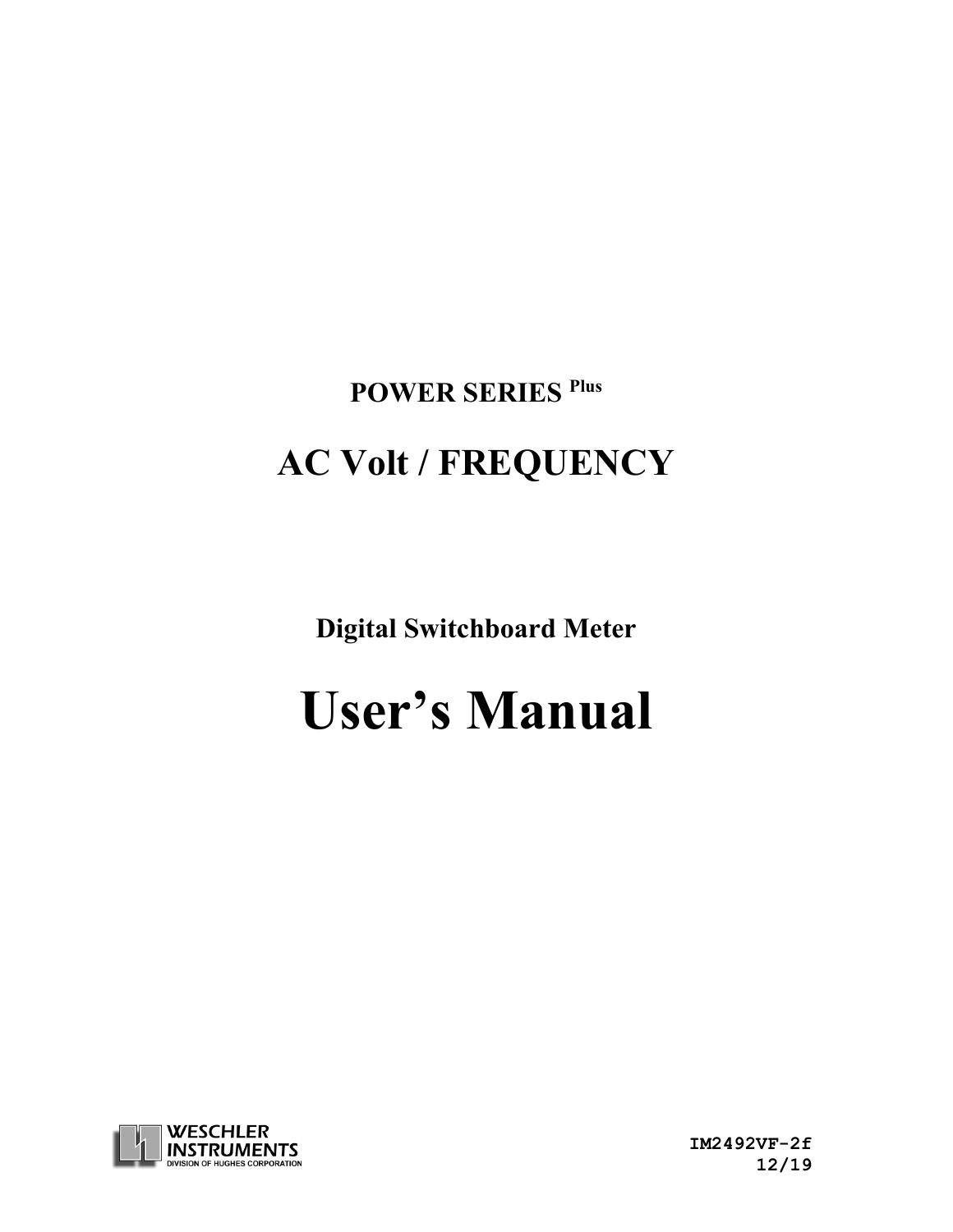#### General Description

The POWER SERIES Plus digital switchboard meters incorporate the latest DSP microprocessor technology. Careful and thoughtful design has resulted in a family of userfriendly, field-adjustable meters.

When ordering the 2492 meter, the following options are available:

- AC Measuring Function(s): AC Volts, Frequency.
- Input Range: 0-150, 0-300V, 0-600V, 40-70 Hz, 300-500 Hz
- Wiring Configuration: 1P2W
- Analog Output Type: 0 to 1mADC, 4 to 20 mADC, or none
- Power Supply: Universal Power Supply (85VAC-265VAC/110VDC-340VDC), 24VDC, or 48VDC.
- Communications: MODBUS comm., ASCII Protocol, or no communication.

The meter display and output scaling are completely field-adjustable from the front panel. The meter does not need to be re-calibrated after adjusting the display or output scaling. There are no internal parts that the user needs to service or adjust. When a **POWER SERIES Plus** meter leaves the factory it will be calibrated to meet or exceed its published specifications.

**SAFETY NOTE:** There are no field-serviceable parts in the unit. If the unit is disassembled for any reason both Auxiliary Power and input voltages and currents must be deenergized.

### **LIMITED WARRANTY**

This meter has been delivered to you after strict quality control and inspection. Weschler Instruments warrants this equipment to meet applicable specifications and to be free from defects in material and workmanship for a period of one (1) year from date of shipment to the original Purchaser. Upon receipt of prompt notice from Purchaser, referencing the order number and detailing the claimed non-conformity or defect, Seller shall, at its option, repair or replace the Equipment. Equipment returned to Seller will only be accepted with a Returned Material Authorization (RMA) number issued by Seller or one of its authorized representatives. Inbound shipping charges to Seller's factory in Cleveland OH, or other designated facility, are the responsibility of Purchaser. Normal shipping charges for the return to Purchaser of repaired or replacement Equipment shall be the responsibility of the Seller (North American points only).

Repair or replacement of the Equipment in the manner described above is the exclusive warranty remedy and shall constitute complete fulfillment of all Seller's liabilities for breach of this warranty. The Seller assumes no responsibility hereunder for any equipment damage or failure caused by improper installation, operation and maintenance of the Equipment, or normal wear and tear on disposable or consumable parts. This warranty shall be void in the event of unauthorized modification or servicing of the Equipment.

The foregoing warranty is exclusive and in lieu of any other warranties of quality, whether expressed or implied (including any warranty of merchantability or fitness for a particular purpose). In no event shall Seller be liable hereunder for any special, indirect, incidental or consequential damages including the loss of revenue or production.

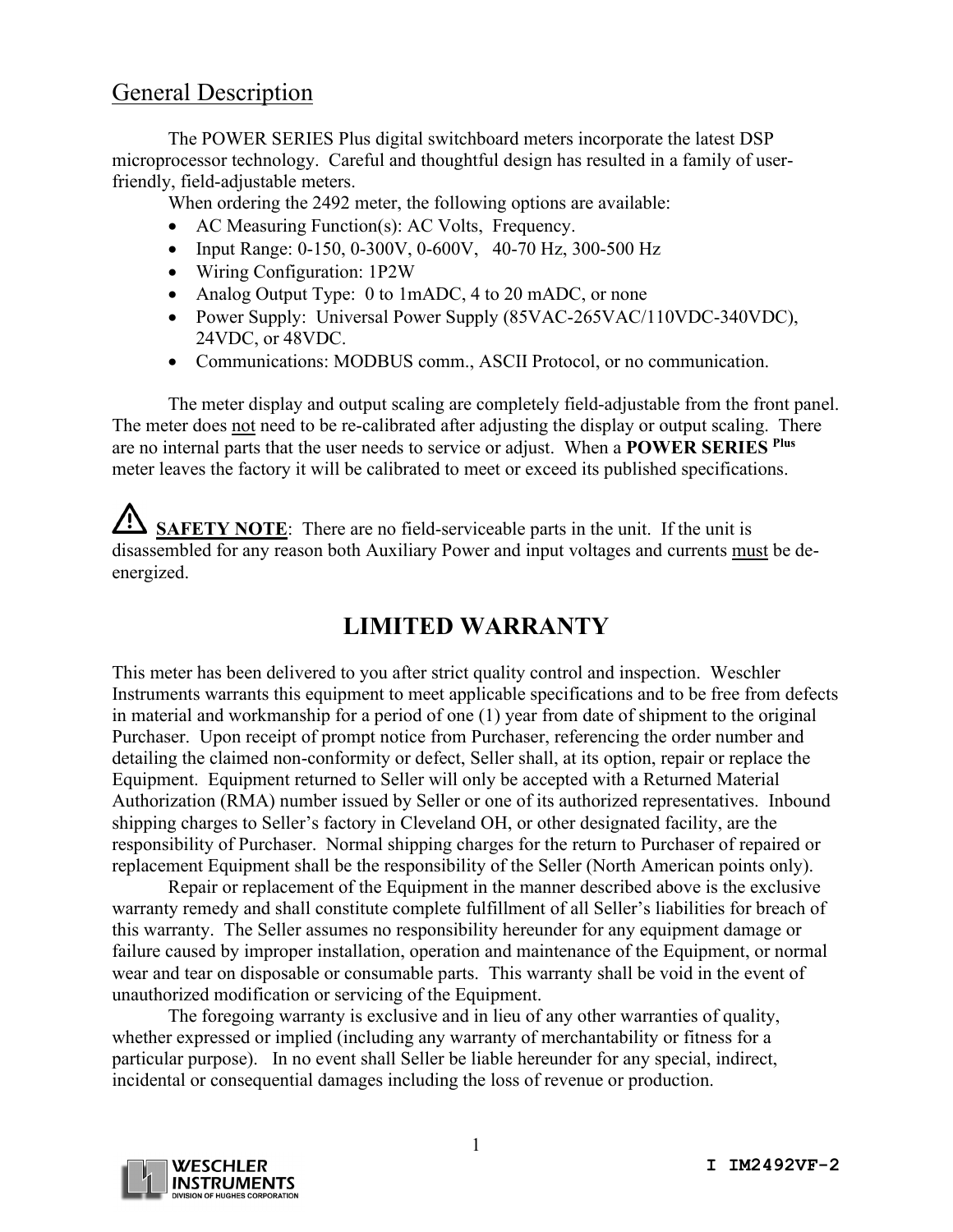AC Volts / Frequency Specifications

| PRODUCT FUNCTION:                                                                                              | AC Volts / Frequency<br>1 phase-2 wire                                                                                           |  |  |  |  |
|----------------------------------------------------------------------------------------------------------------|----------------------------------------------------------------------------------------------------------------------------------|--|--|--|--|
| <b>ACCURACY:</b>                                                                                               | Volts: $\pm 0.2\%$ of Reading $\pm 0.1\%$ of Full Scale<br>Frequency: $\pm 0.1$ Hz from 40-70 Hz<br>$\pm 0.5$ Hz from 300-500 Hz |  |  |  |  |
| <b>MEASUREMENT UPDATES RATE:</b>                                                                               | 250 milliseconds                                                                                                                 |  |  |  |  |
| OPERATING TEMPERATURE RANGE:                                                                                   | -20 to $+60$ °Celsius                                                                                                            |  |  |  |  |
| <b>STORAGE TEMPERATURE RANGE:</b>                                                                              | -40 to $+85$ °Celsius                                                                                                            |  |  |  |  |
| <b>INPUT RANGES:</b><br>Voltage<br>Frequency                                                                   | 0-150 VAC or 0-300 VAC or 0-600 VAC<br>40-70 Hz or 300-500 Hz                                                                    |  |  |  |  |
| <b>TRANSFORMER RATIO RANGES:</b><br><b>Potential Transformer:</b><br>Combined (PT):                            | 1:1 through 9999<br>1:1 through 1666666:1                                                                                        |  |  |  |  |
| ANALOG OUTPUTS (Optional):                                                                                     | $0-1$ mADC<br>10 VDC compliance into 10 k $\Omega$<br>15 VDC compliance into 750 $\Omega$<br>$4-20$ mADC                         |  |  |  |  |
| <b>ANALOG OUTPUT RESPONSE TIME:</b>                                                                            | within $\pm 1\%$ of final value within 1.0 sec                                                                                   |  |  |  |  |
| <b>ISOLATION:</b><br>Input/Output and Case:<br>Output to Aux. Power:<br>Aux. Power to Case:<br>Output to Case: | <b>2500 VAC</b><br>2000 VAC or 500 VDC for DC powered options<br>2000 VAC or 500 VDC for DC powered options<br><b>1000 VAC</b>   |  |  |  |  |

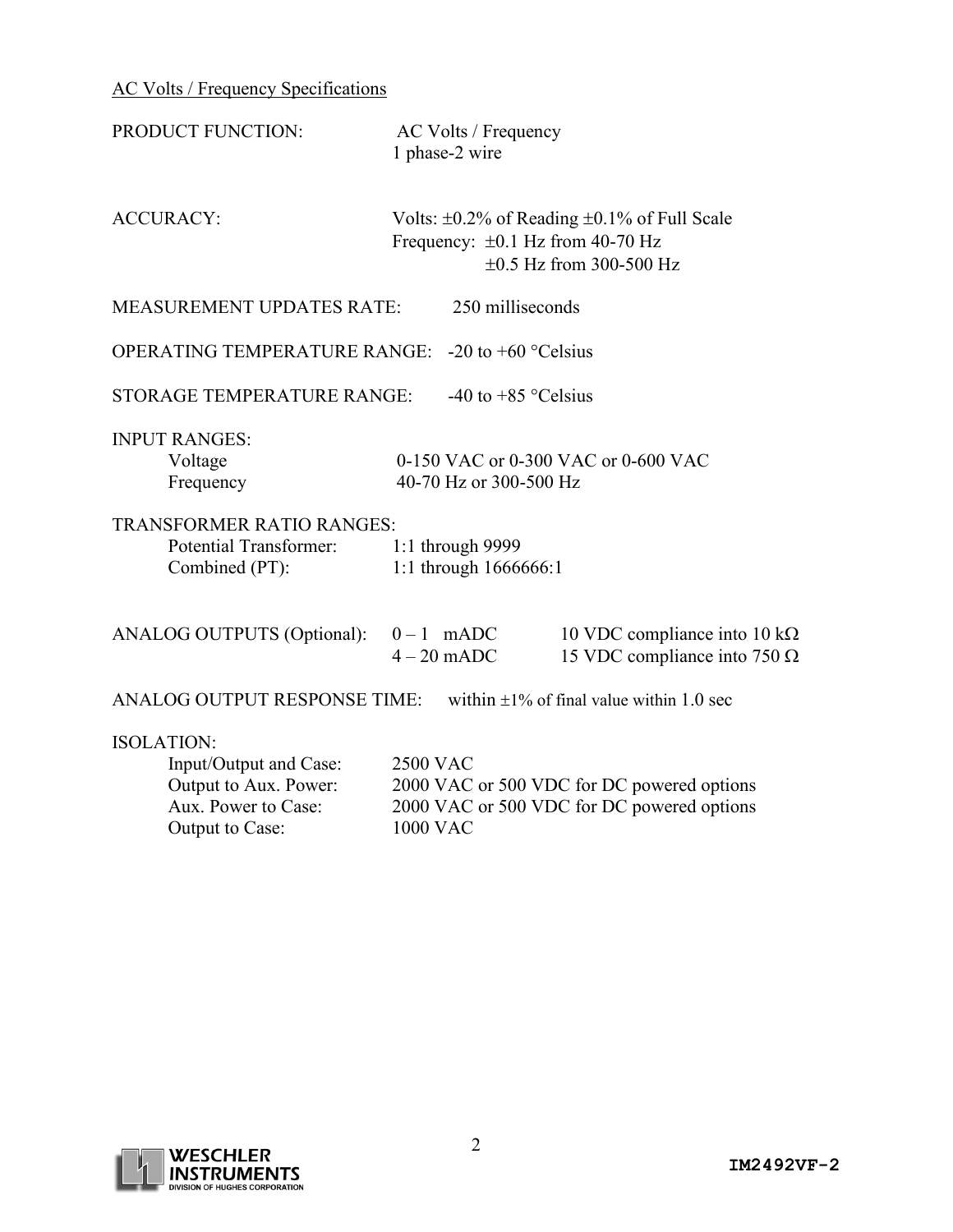## CONFIGURING THE 2492 **POWER SERIES Plus** METER

The POWER SERIES <sup>Plus</sup> can be configured for voltage and current inputs from instrument transformers, as well as analog outputs, Modbus or ASCII protocol Communications parameters and a rolling average display.

All set-up functions can be performed using the four push-buttons (\*1) or via ASCII or Modbus communications.

\*1: Remove the front face plate by removing the four (4) screws recessed in the comers of the switchboard.



All button operations are begun with the **Mode** button.

of a mode.

To see the Min or Max, push the **Mode** button and then the button of the reading you want to see – **Min** or **Max**. The values will display for ten (10) seconds before reverting to the normal display. If you want to reset the values, push the **Min** or **Max** button again before the 10 seconds has expired.

readings.

To view the configuration settings, press **Mode** twice (**Mode** – **Mode)** and then press **Set**. The first setting – the Primary Transformer (PT) ratio - will be displayed.. To see the other settings, press **Next**. You can scroll through all the settings by pressing **Next**. To go back to normal operations, press **Mode**. To change the setting being shown, press **Set**. See the specific sections on the following pages for details on how to change the settings. Once a setting is changed it will advance to the next setting. At any point while changing settings, pressing **Mode** will exit the mode without changing anything.



the next mode in the

It is also used to display Min readings.

sequence.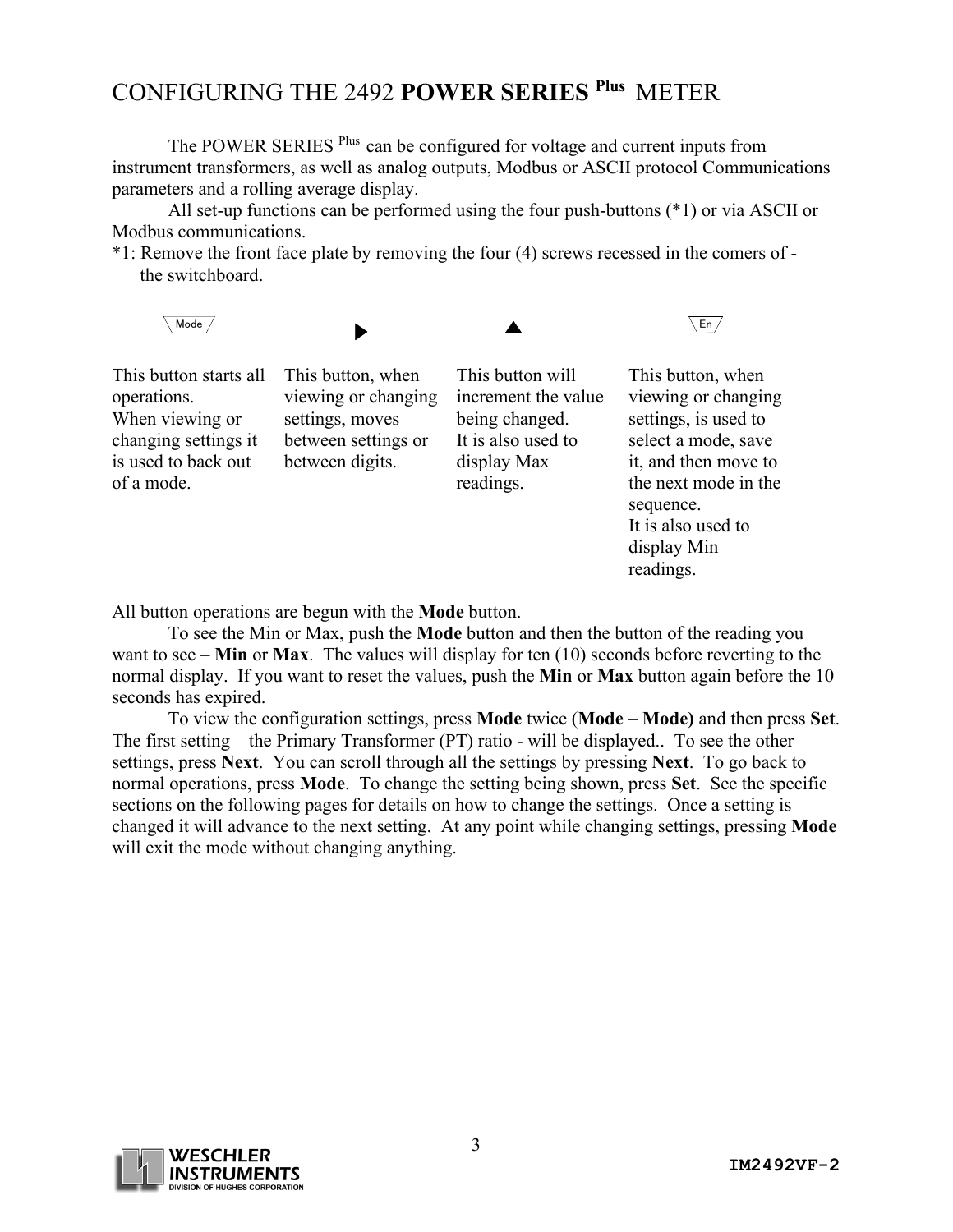## **Main Display**

Chart One

1. Normal meter operation displays the **Primary** value. To display the **Secondary** (actual meter input at the rear terminals) value press the **En**ter key. The meter will return to normal operation after forty (40) seconds or when the **Mode** key is pressed

2. To change (reset) the meter scaling press the **Mode** key. The meter will display the "rSEt", to continue refer to Chart Two. To return to normal operation press the **Mode** key again.



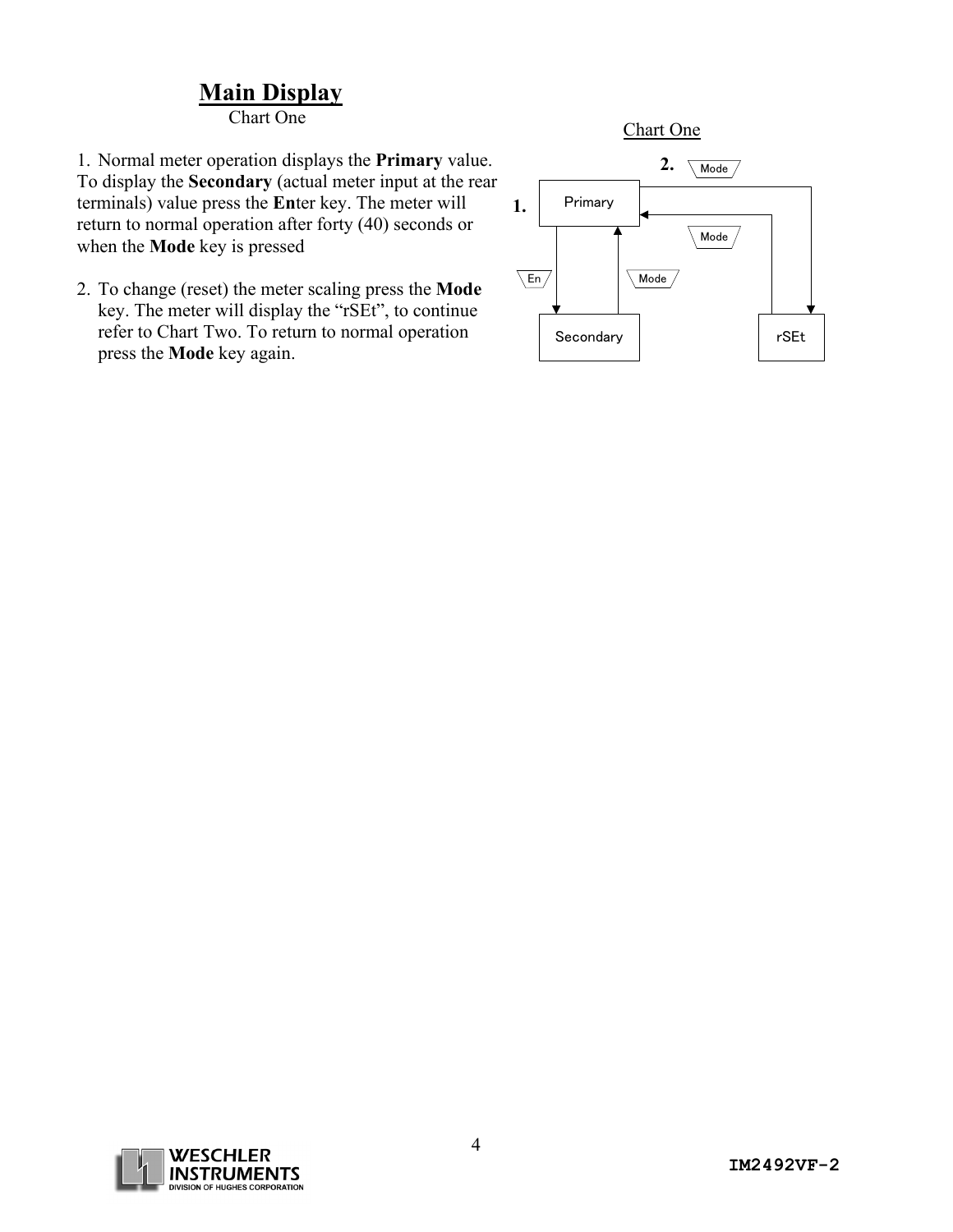#### **Parameter Display**

Chart Two

- 1. To get to the parameters menu from "rSEt" press the **En**ter key. The display will show the first parameter heading for that particular meter type, in the case "**PT**".
- 2. From the parameter heading press the **En**ter key and refer to the applicable chart. For example, to change a PT ratio refer to the chart labeled "**PT**". To go directly to the next parameter heading press the **Right** key. Keep pressing the **Right** key until you have reached the parameter to be changed.
- 3. From the parameter heading the **Mode** key will return the user to the Primary display.

#### Chart Two



| The following Error Codes may appear during the Range Set Mode (rSEt). |                                          |  |  |  |
|------------------------------------------------------------------------|------------------------------------------|--|--|--|
| Error Code                                                             | Description                              |  |  |  |
| ErrHOver-range Set                                                     | PT, ratio or Output set is too large.    |  |  |  |
| ErrL Under-range Set                                                   | PT, ratio or output set is too small.    |  |  |  |
| ErrS Improper Span Set                                                 | Span selected is too large or too small. |  |  |  |

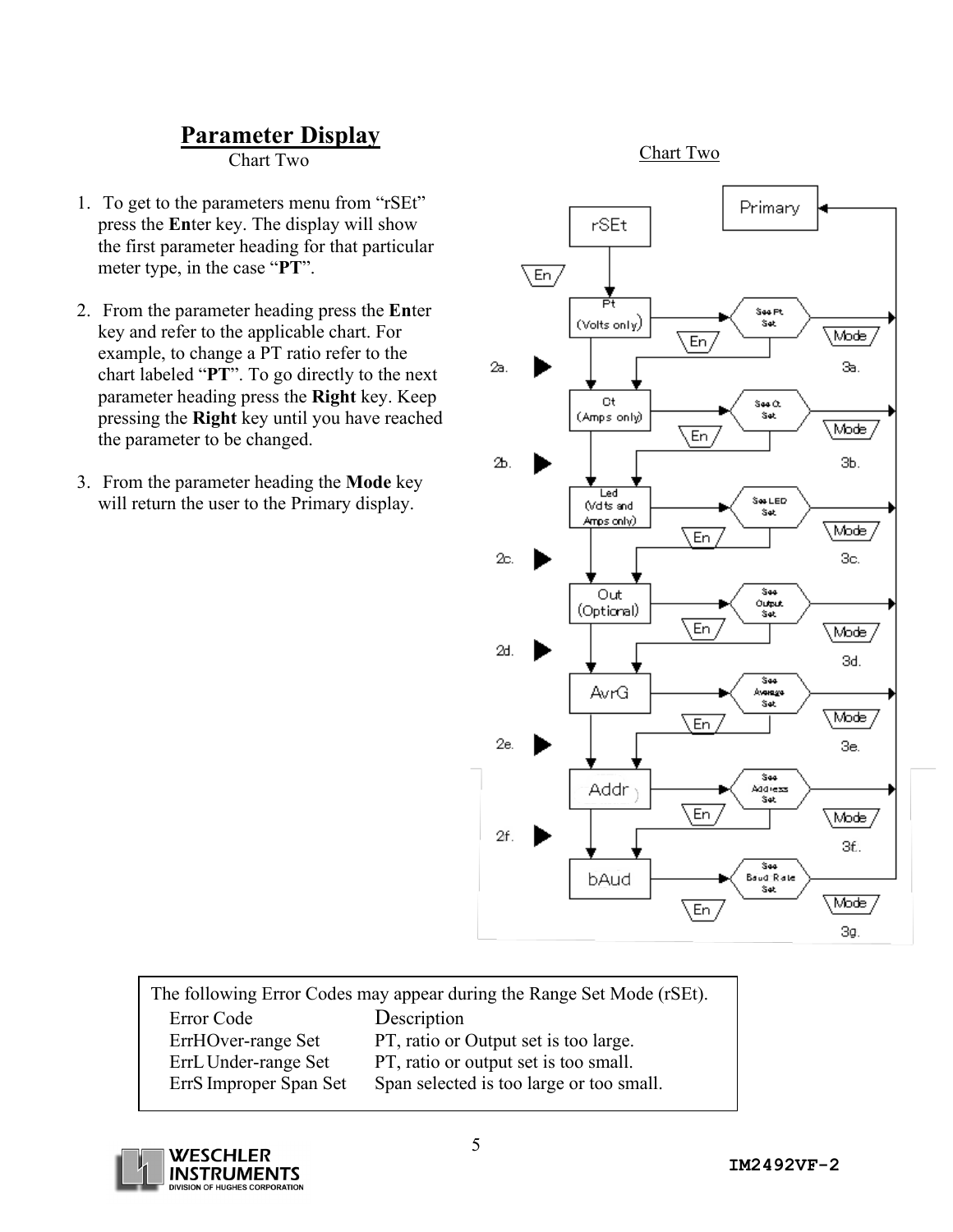#### **PT Setting**

- 1. From the PT heading press the Enter key to access the PT primary heading "Pt".
- 2. Press the **En**ter key again to access the active or current PT primary value. This number can be a PT ratio  $(480:120)$  or a simplified ration  $(4:1)$ .

Note: The PT Secondary can only be "**120.0**" ("**240.0**","**480.0**") or "**1.000**". Complex ratios have to be addressed while entering the Primary of the Potential Transformer ratio.

- 3. The most significant digit (MSD) will be flashing. Press the **Up** key until the flashing digit equals the MSD of the primary ratio.
- 4. Press the **Right** key. The next MSD will flash. Repeat steps 3 & 4 until the primary ratio is correct.
- 5. Press the **En**ter key. The decimal point will flash. Use the **Up** key to move the decimal point into the correct position.
- 6. Press the **En**ter key. An LED will flash. Use the **Up** key to select the correct engineering units (Volts or Kilovolts) for this application.
- 7. Press the **En**ter key. The new primary ratio, decimal point and LED will flash. If this is correct, press the Enter key again. If not, press the **Mode** key to return to the PT Ratio heading.
- 8. The display reads "Pt S". Press **En**ter and the active PT secondary is displayed. This will be "120.0" ("240.0", "480.0") or "1.000". The **Up** key will toggle between these two values. When you have selected the correct transformer secondary value repeat step 7.



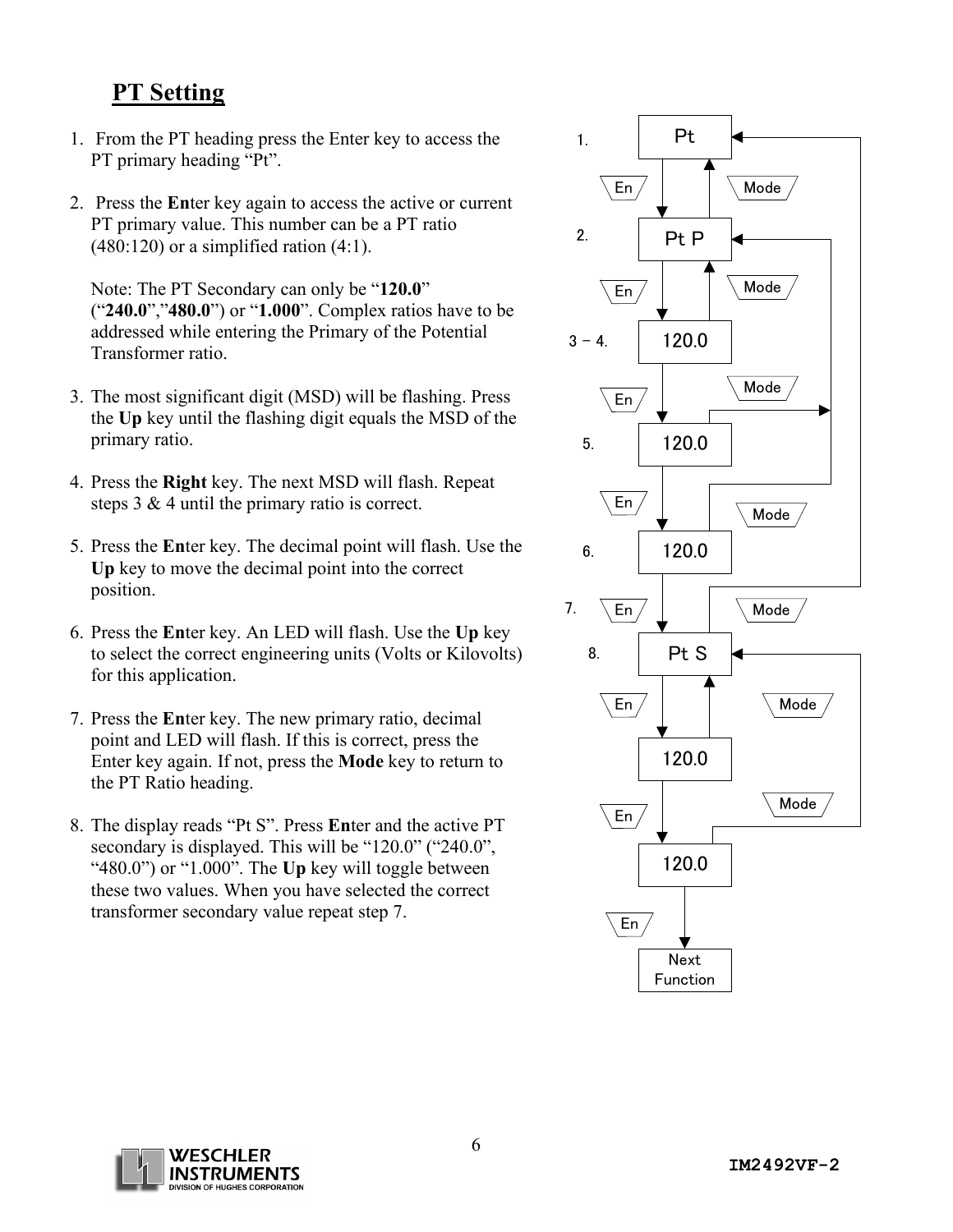#### **LED Setting**

- 1. From the Led heading press the **En**ter key the default display will appear. Two things will happen when a change is made in this parameter. The front panel LED will change and the decimal point on the display will move to the appropriate position.
- 2. To change to "**Kilo**" for example press the Enter key and the default display will appear. Press the **Up** key and the LED will increment and the decimal point will move three positions.
- 3. Press the **En**ter key. The display and LED will flash. If this information is correct, press the Enter key again to approve the change and move to the next parameter. If not, press the **Mode** key to return to the default parameters.



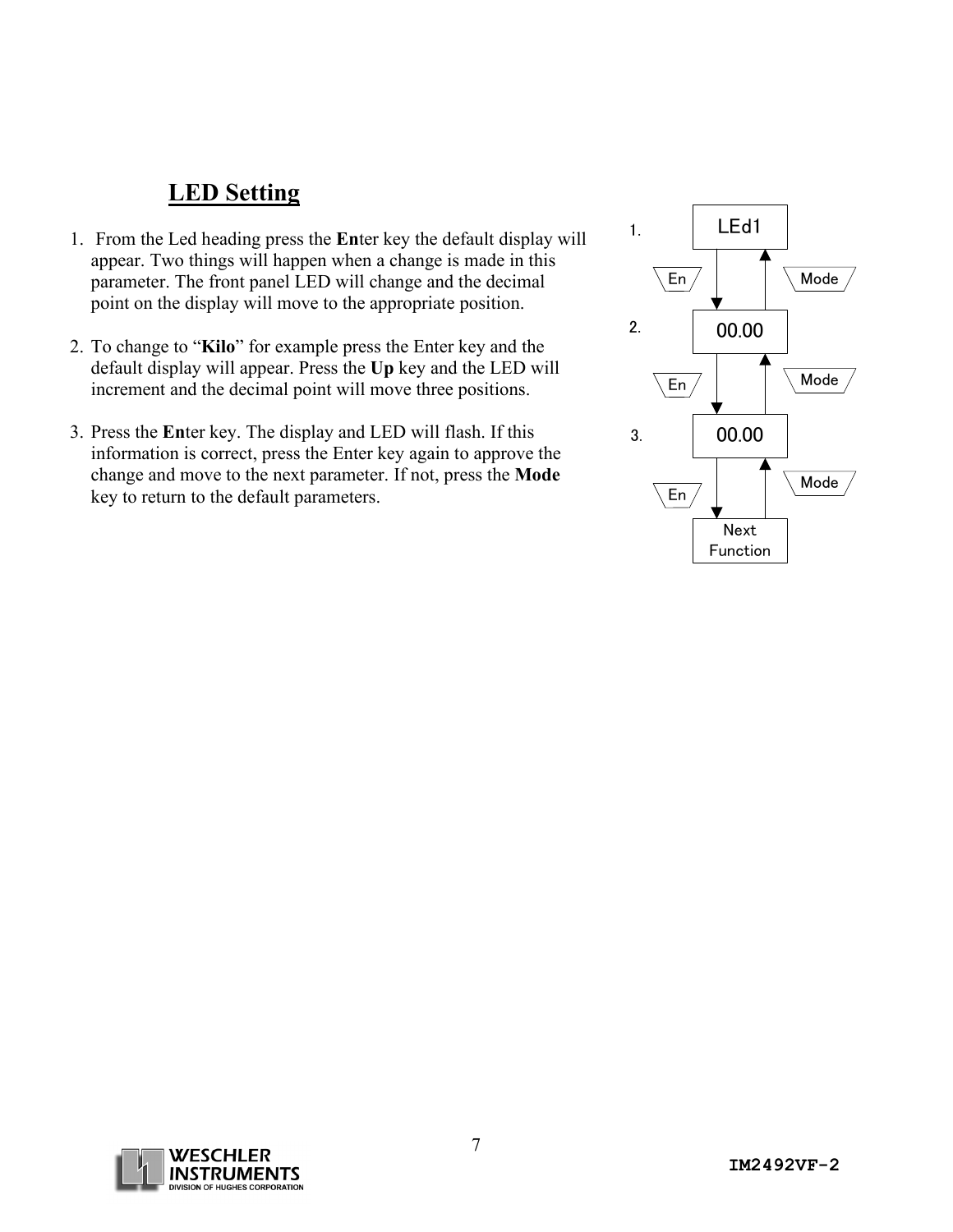#### **Analog Output Set**

(Optional) Out 1 is for the Voltage (upper) display. Out 2 is for the frequency (lower) display.

Power Series plus meters can be ordered with an optional 4  $-20$  mADC output or a  $0 - 1$  mADC output. Refer to the flow chart and the following steps for assistance with this process.

- 1. From the "out1" display press the Enter key. The display will read "high". This is where you enter the Volts, Amps or Frequency equal to +1 mADC or 20 mADC. Press the Enter key. The display will read "1.000" or the last value entered. The MSD will be flashing. Use the UP key to increment the flashing digit to the desired value. Use the Right key to change to the next MSD. Repeat until finished.
- 2. The display will flash your selection. If this is correct, press the Enter key. If not, press the Mode key to return to step (1).
- 3. The display will read "Lo". This will be the Volts, Amps or Frequency equal to 0 mADC for a 0 -1 mADC output. If you have a  $4 - 20$  mADC output "Lo" will be equal to  $4$  mADC. Press the Enter key.
- 4. The display will read "1.000" or the last value entered. The MSD will be flashing. Use the UP key to increment the flashing digit to the desired value. Use the Right key to change to the next MSD. Repeat until finished.
- 5. The display will flash your selection. If this is correct, press the Enter key. If not, press the Mode key to return to step four (4).



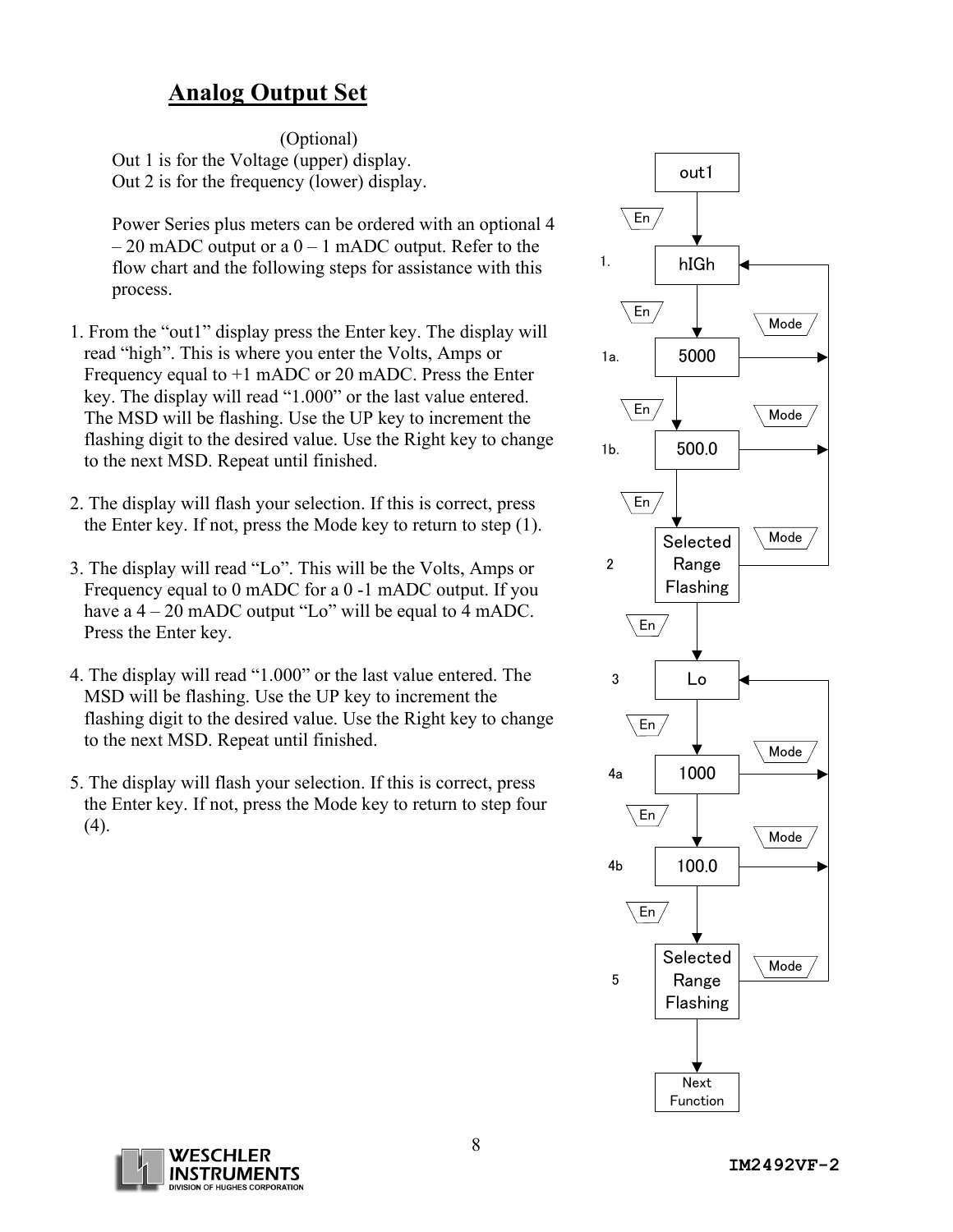The following values apply to the POWER SERIES <sup>Plus</sup> AC Volts, and Frequency meters:

| Input                      | Default | Minimum | Default | Maximum | Minimum |
|----------------------------|---------|---------|---------|---------|---------|
|                            | LO      | LO      | HІ      | ΗΙ      | Span    |
| $0-150$ Volts              | 0.0     | 0.0     | 150.0   | 162.0   | 45      |
| $0-300$ Volts              | 0.0     | 0.0     | 300.0   | 324.0   | 90      |
| $0-600$ Volts              | 0.0     | 0.0     | 600.0   | 648.0   | 135     |
| 40-70 Hertz $(0-1$ mA out) | 55.0    | 43.0    | 65.0    | 67.0    | 7.5     |
| 40–70 Hertz (4-20 mA out)  | 45.0    |         |         |         |         |
| 300-500 Hz $(0-1$ mA out)  | 400.0   | 320.0   | 473.0   | 480.0   | 50.0    |
| 300-500 Hz (4-20 mA out)   | 327.0   |         |         |         |         |

For Output  $(1 \& 2)$ :

The above values are without any scaling by the PT ratio. If the PT ratio is greater than 1 to 1, than the output setting values for voltage above must be multiplied by the PT ratio. For example, if the PT ratio is changed to 3 to 1, then all the values in the chart above will be multiplied by 3. values in the chart above. Frequency is not affected by the transformer ratios.

You cannot set a value lower than the minimum LO or higher than the maximum HI. The span between the LO and HI must not be smaller than the minimum span. So with a 150V Voltmeter, you could set the LO to 0 and the HI to 45. Or you could set the LO to 115 and the HI to 160. But you could not set the LO to 50 and the high to 90. 90 minus 50 is less than 45.

If a value is too low you will get the error "**ErrL**". If the value is too high you will see the message "**ErrH**". If the span is not big enough the message is "**ErrS**".

If the input is greater than the HI setting the output will match it until it reaches the limit of the unit. For a 0-1mA unit that limit is 1.06mA. For a 4-20mA unit that limit is 20.96mA. Likewise, if you set LO to 10 Volts, for example, and the input dropped below that, the lower end of the output is limited to 3.04mA for a 4-20mA unit. A 0-1mA unit can never go below 0mA.

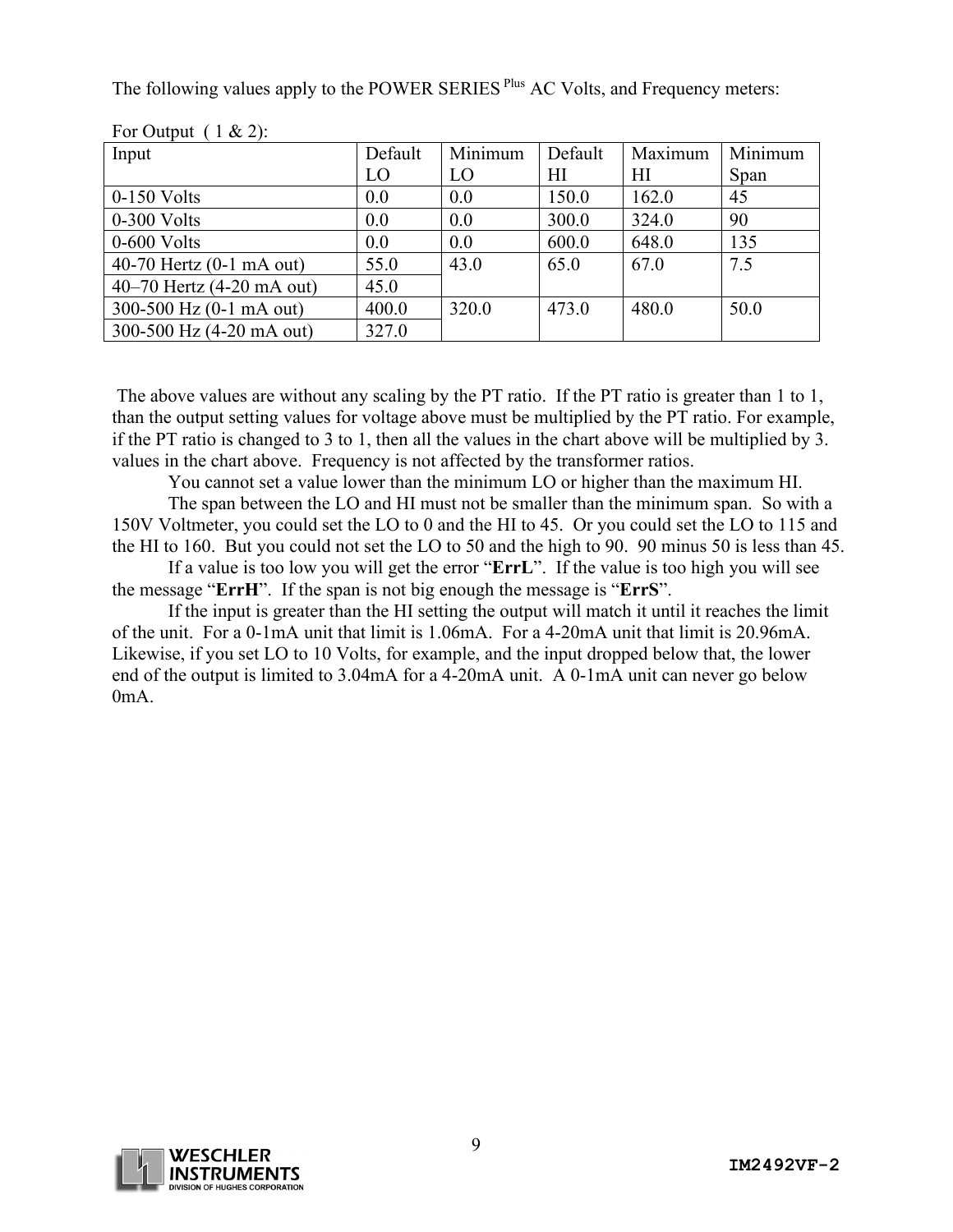#### **Bus Address & Baud Rate Setting**

- 1. To change the meter address, enter the Programming mode by pressing the **Mode** key.
- 2. With rSEt on the display, press the **En**ter key.
- 3. Press the  $\blacktriangleright$  key until Addr appears on the display.
- 4. Press the Enter key. The 2 digit address will be displayed.
- 5. Use the  $\blacktriangleright$  key to choose the digit to change. Use the  $\blacktriangle$  key to increment the digit to the desired value. The address can be set to any value from 01 to 32.

Note: For proper operation, make sure no two units on a network have the same address.

- 6. Press the **En**ter key twice to save the value and enter the Baud Rate menu (bAud displayed).
- 7. Press **En**ter again to view the baud rate setting.
- 6. Press the  $\triangle$  key to change the baud rate. Choices are 9600 (default), 4800, 2400 and 1200.
- 7. Press the **En**ter key twice to save the new setting and return to the main menu.
- 8. Press the Mode key to exit setup and return to normal operation.

#### **Moving Average Set**

(Sampling Rate)

- 1. From the **AvrG** display, press the Enter key to see the current sample rate value (00 - 29). The most significant digit (MSD) will be flashing. The **right** arrow key will change the active digit.
- 2. Use the **Up** arrow key to increment the active digit.
- 3. Press the **En**ter key to accept the change. The display will flash. Press the **En**ter key again to approve the change. Press the mode key to return to the **AvrG** header

AVG2 is for Frequency input.



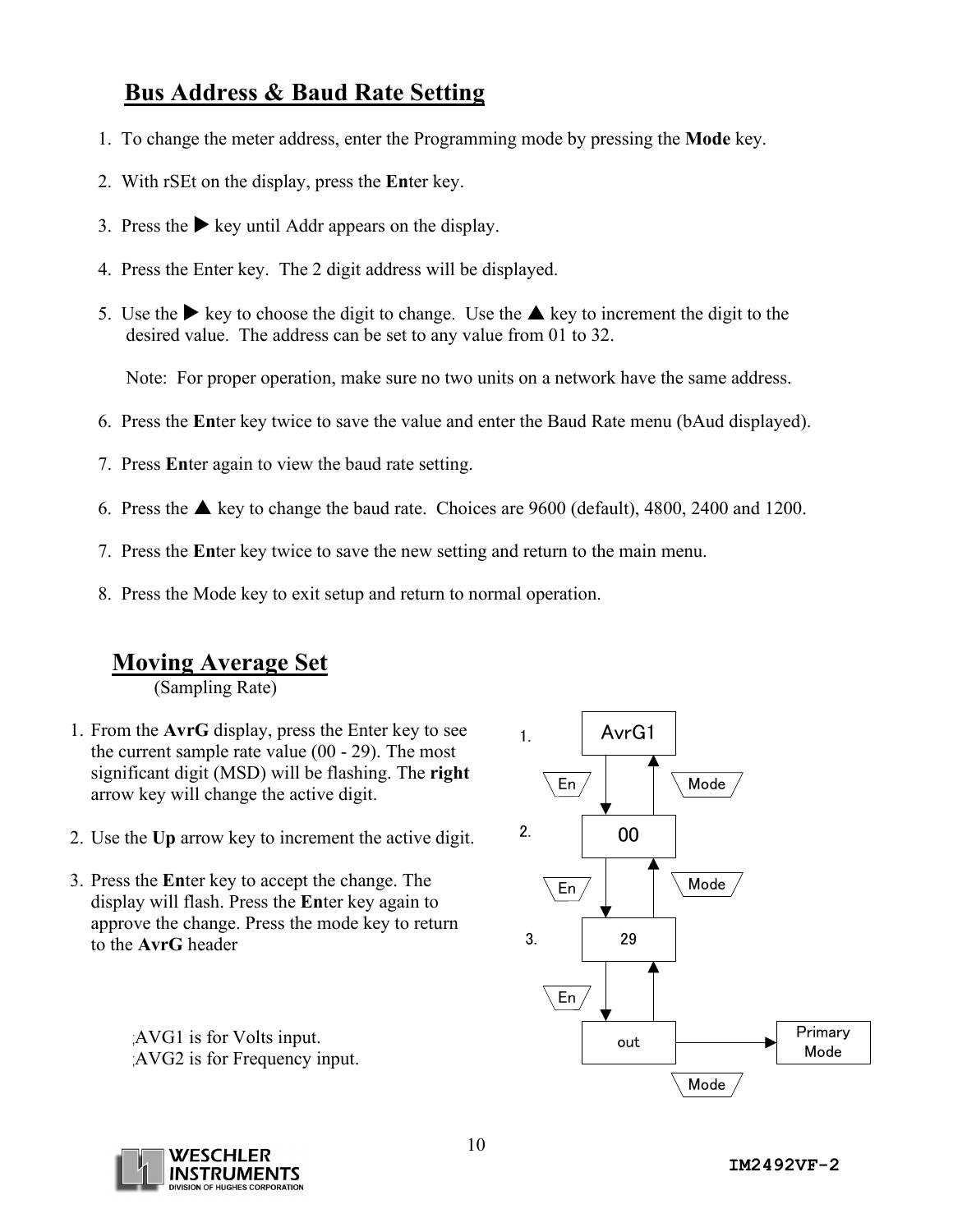All circuits should be de-energized when making connections to the rear terminal block

 $\overline{\phantom{a}}$ 

#### **CONNECTION DIAGRAMS**

#### WITH POTENTIAL TRANSFORMER